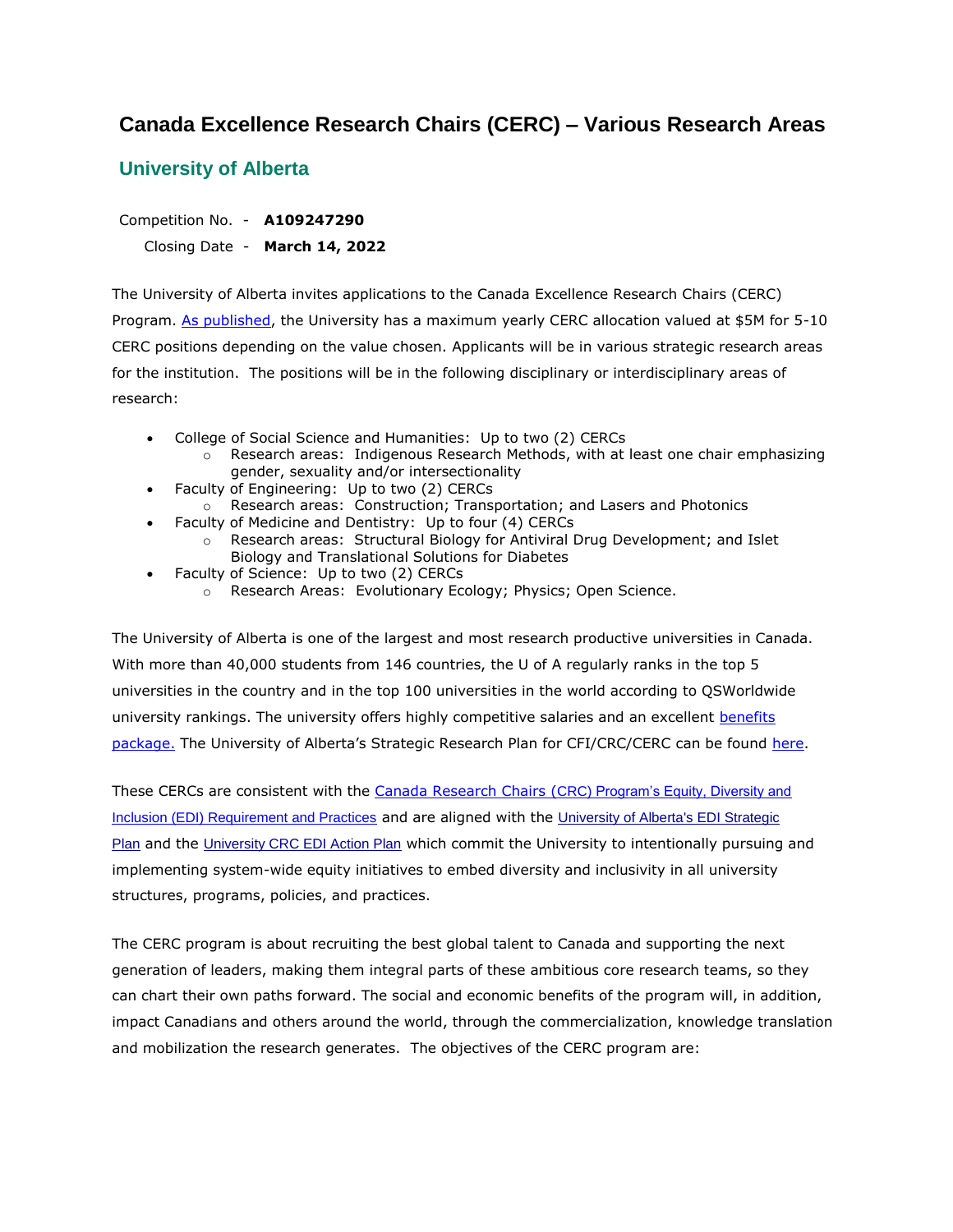- strengthen Canada's ability to attract the world's top researchers, in order to be at the leading edge of breakthroughs in ST&I priority areas expected to generate social and economic benefits for Canadians;
- help Canada build a critical mass of expertise in ST&I priority areas identified by the Government of Canada;
- create a competitive environment to help Canadian institutions, in their pursuit of excellence in their research, attract a cadre of world-leading researchers; and
- contribute to branding Canada as a location of choice for world-leading research, science and technology development, alongside other federal programs with similar objectives.

Following a highly competitive and rigorous selection process involving peer review, CERCs are appointed for a period of eight years in values of \$8 million or \$4 million (over the entire award period). These awards are not renewable. The two award values recognize the varying costs of research within different research disciplines and aims to be inclusive of all areas of research. Chairs will be awarded in alignment with the Government of Canada's ST&I priority areas for the CERC and CFREF programs.

Nominees to the CERC program must be full professors or associate professors expected to be promoted to full professor within one or two years of the nomination. Alternatively, if they come from outside the academic sector, nominees must possess the qualifications necessary to be appointed at these levels. The nominee must hold a full-time academic appointment at the nominating institution as of the start date of the Chair award. Awardees will have up to 12 months to take up the award after the notice of award and acceptance has been signed by all parties.

The University of Alberta recognizes the legitimate impact that leaves (e.g., parental leave, leave due to illness) can have on a candidate's record of research achievement and that these leaves will be taken into careful consideration during the assessment process. Please consult the Canada Excellence [Research Chairs website](https://www.cerc.gc.ca/home-accueil-eng.aspx) for full program information, including further details on eligibility criteria and application requirements.

In addition to the above requirements, the successful candidate will:

- Hold a M.D., M.D./Ph.D. or Ph.D. (or equivalent) in a relevant discipline with documented research contributions;
- Demonstrated an innovative and world-class program of research that advances the state of the art in relevant research areas and has the potential for interdisciplinary impact; and
- Demonstrated commitment to EDI in their research and teaching.

The successful candidate will be expected to: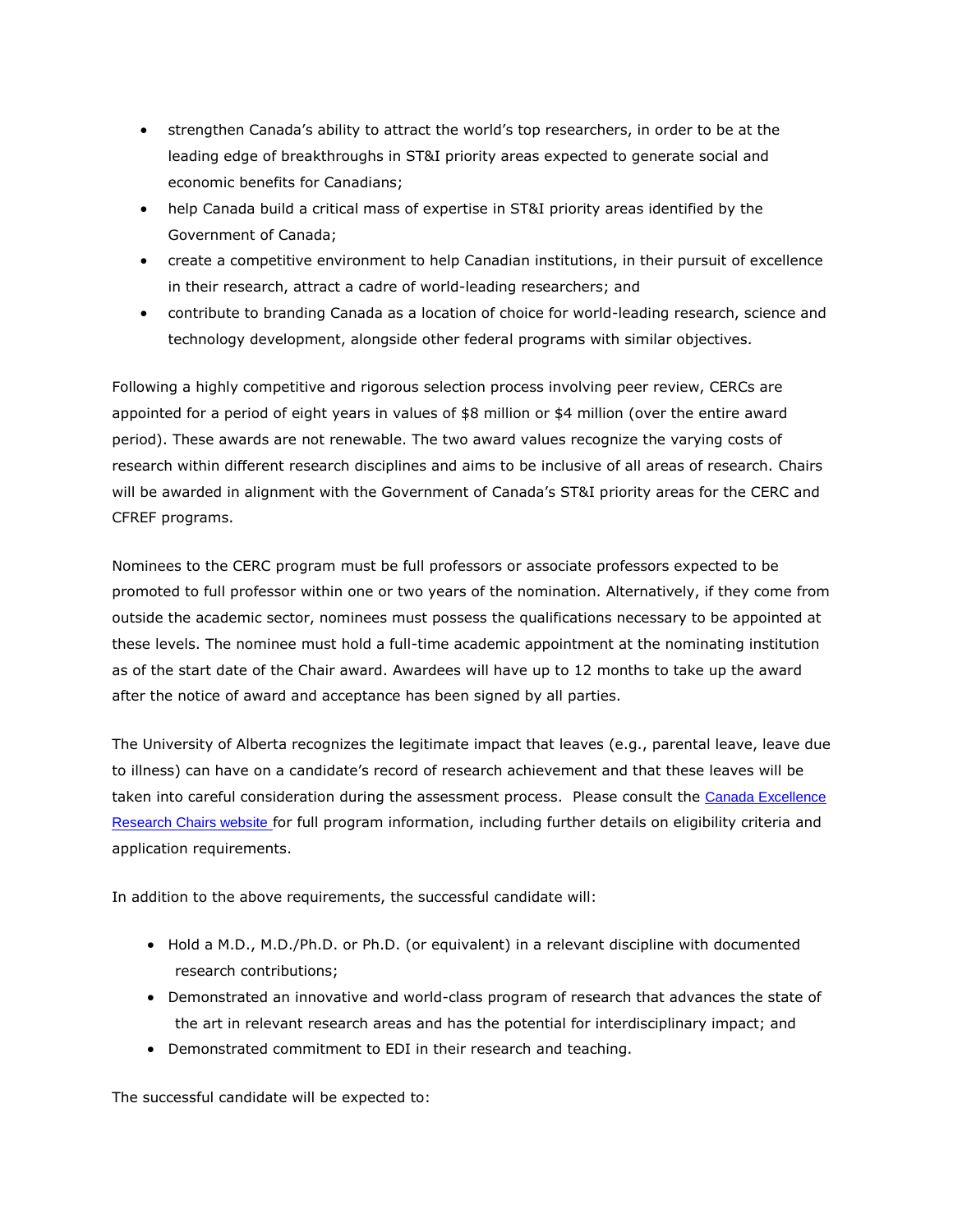- Articulate, develop and advance an innovative and productive research program that contributes to the vibrant intellectual life at the University of Alberta;
- Expand their leadership and influence within their academic discipline through editorships, awards, conference organization and other leadership contributions;
- Demonstrate a commitment to the training of highly qualified personnel at all levels of study; and
- Collaborate effectively within a multi-disciplinary community of researchers who vary with respect to theoretical orientations and levels of analysis.

The University of Alberta is committed to an equitable, diverse, and inclusive workforce. We welcome applications from all qualified persons. We encourage women; First Nations, Métis and Inuit persons; members of visible minority groups; persons with disabilities; persons of any sexual orientation or gender identity and expression; and all those who may contribute to the further diversification of ideas and the University to apply.

The successful applicants will be nominated for Canada Excellence Research Chairs (CERC). Nominations are subject to review by the CERC Secretariat, and appointment as a Canada Excellence Research Chair is conditional upon their approval.

The successful applicants will be appointed at the Full Professor or Associate Professor level with tenure and the salary will be commensurate with qualifications and experience.

General questions about the CERC program can be forwarded to Glen Thomas (University of Alberta CRC Coordinator and Advisor, crcadmin@ualberta). Please consult the Canada Excellence Research [Chairs website](https://www.cerc.gc.ca/home-accueil-eng.aspx) for full program information, including further details on eligibility criteria.

Specific research questions about this competition should be sent electronically to the following faculty representatives:

- **College of Social Science and Humanities**: Dr. Marie Carriere, Associate Dean Arts (marie.carriere@ualberta.ca)
- **Faculty of Engineering**: Dr. Anastasia Elias, Associate Dean (enggadri@ualberta.ca)
- **Faculty of Medicine and Dentistry**: Dr. Matthis Gotte, Structural Biology
- (gotte@ualberta.ca); Dr. Peter Senior, Alberta Diabetes Institute (petersenior@ualberta.ca)
- **Faculty of Science**: Dr. Eleni Stroulia, Acting Vice Dean (vicedsci@ualberta.ca)

The evaluation and decision of each competition above will take place within the unit sponsoring the research area. For example, all applicants to the opportunity in "Structural Biology" will be evaluated by representatives of the Faculty of Medicine and Dentistry. The selection process will be governed by the [requirements for recruitment and nomination process](https://www.chairs-chaires.gc.ca/program-programme/nomination-mise_en_candidature-eng.aspx#s5) of the Canada Research Chairs Program.

**To Apply:**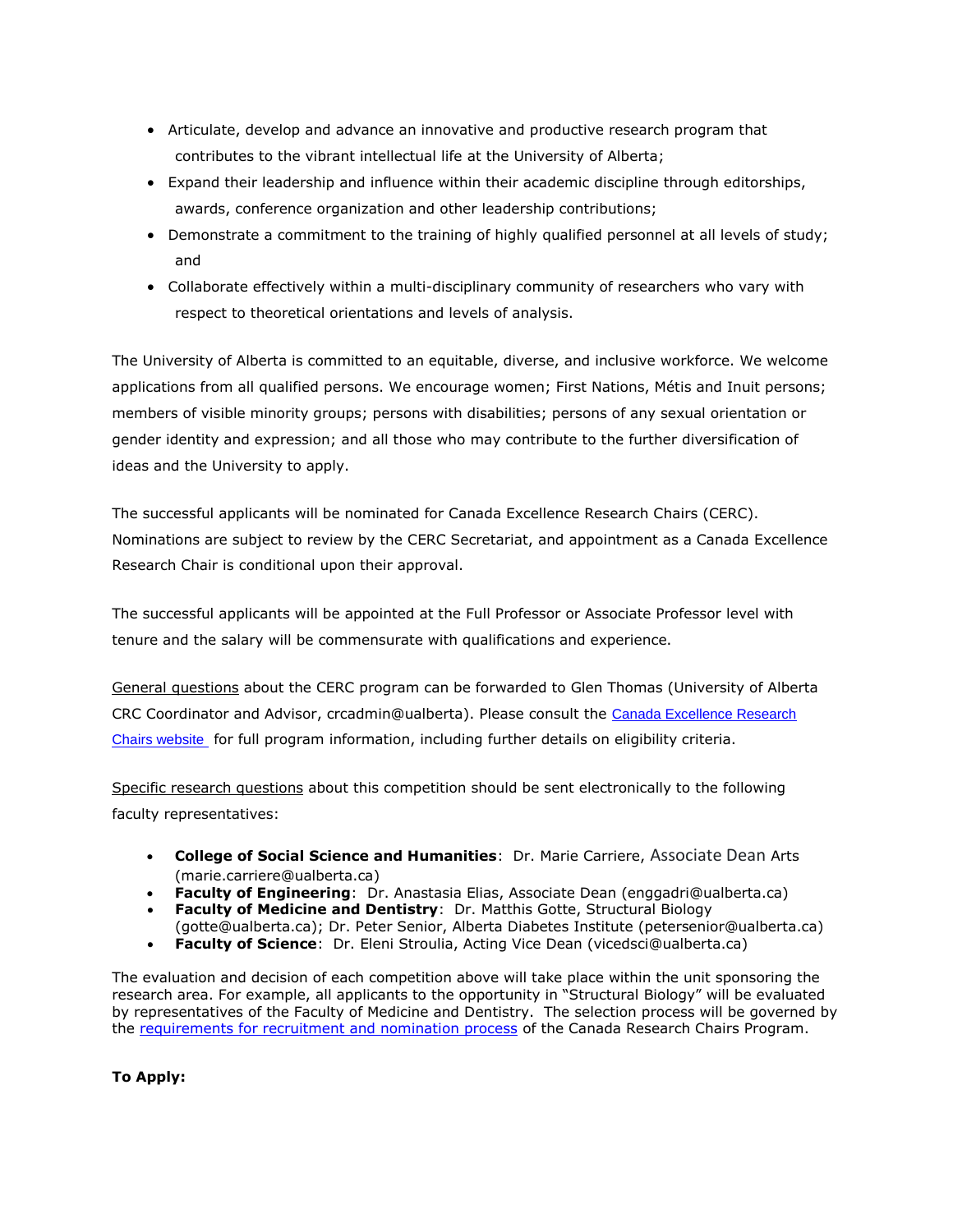- Clearly identify the opportunity and research area to which you are applying, e.g., Indigenous Research Methods (Arts).
- All applicants to this job posting are required to self-identify using the following questionnaire: [https://docs.google.com/forms/d/e/1FAIpQLSfD4uj\\_AIBONnuNhHQzHtIL4YX1xkiyWlcPV8OE](https://docs.google.com/forms/d/e/1FAIpQLSfD4uj_AIBONnuNhHQzHtIL4YX1xkiyWlcPV8OEpgLjDtCmEw/viewform) [pgLjDtCmEw/viewform](https://docs.google.com/forms/d/e/1FAIpQLSfD4uj_AIBONnuNhHQzHtIL4YX1xkiyWlcPV8OEpgLjDtCmEw/viewform)
- Submit a current CV, including a one page description of the applicant's proposed research for the CERC by clicking the "Apply Online" button below**.**

Applicants who require an accessibility arrangement for their application, interview, and/or subsequent recruitment meetings can contact amy.andrews@ualberta.ca to arrange appropriate accommodations.

To assist the University in complying with mandatory reporting requirements of the Immigration and Refugee Protection Act (R203(3) (e)), please include the first digit of your Canadian Social Insurance Number in your application. If you do not have a Canadian Social Insurance Number, please indicate this in your application.

#### **Posted: January 31, 2022**

The Canada Excellence Research Chairs Program stands at the centre of a national strategy to make Canada one of the world's top countries in research and development by attracting and retaining a diverse cadre of world-class researchers. Chairholders aim to achieve research excellence in their disciplines, to improve our depth of knowledge and quality of life, strengthen Canada's international competitiveness, and help train the next generation of highly skilled people through student supervision, teaching and research. All eligible degree-granting institutions participating in the program are expected to make concerted efforts to meet their equity and diversity targets and provide a supportive and inclusive workplace.

All qualified candidates are encouraged to apply; however, Canadians and permanent residents will be given priority.

The University of Alberta is committed to an equitable, diverse, and inclusive workforce. We welcome applications from all qualified persons. We encourage women; First Nations, Métis and Inuit persons; members of visible minority groups; persons with disabilities; persons of any sexual orientation or gender identity and expression; and all those who may contribute to the further diversification of ideas and the University to apply.

### **How to Apply**